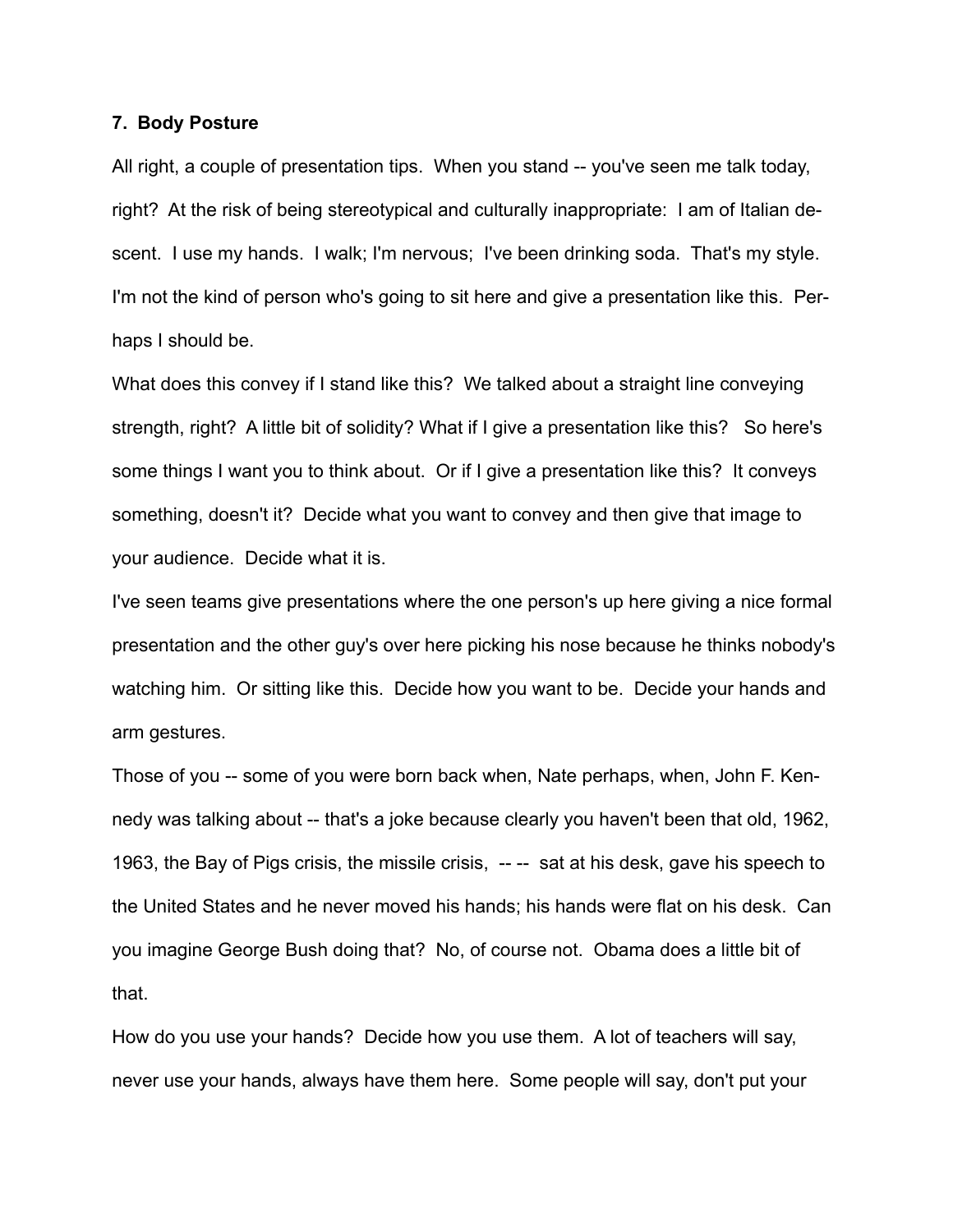hands in -- men do -- never put your hands here because this is where people look. Don't do that. Some people will say, Never cross your arms. And you probably shouldn't stand here and give a presentation like this; or when you're the teammate, stand here like this. Decide how you do it. I happen to use my hands to -- just to make points. Decide how you do it.

I do think it's better -- I've seen presentations where the people are nervous and they start talking and they're like walking -- and this is one that a lot of, college -- young women do, they grab -- I'm going to put this down -- their grab their hand like this and they stand here and give presentations like that because they're sort of scared and they don't want to do it. All right? When guys are scared, they put their hands in their pockets and sort of hunch their shoulders when they give a presentation.

So watch your body posture. Don't pick your nose. Don't look at the ground. I have up here: Don't read from the screen. And by that, I mean this, don't stand here and say: Now remember, body stance and movement, open stance...what happens when you cross your legs... I'm not talking about -- I am talking about not reading it that way, but I'm not saying, don't use the slide. And this is a particularly important when you've got information up there that you don't quite know. You don't have to have everything memorized. When you're sort of stuck with what you're saying, say, You know what, let take a look over here. And then point to the screen and use the room and use it. A lot of presenters --- and I know especially the Eller College --- students are taught, never look at the screen, stand in front of the screen and just know your stuff. I don't agree with that. Perhaps that might be fine for you, but there's nothing wrong with using the screen. And there's nothing -- I think it's better to use the screen than your com